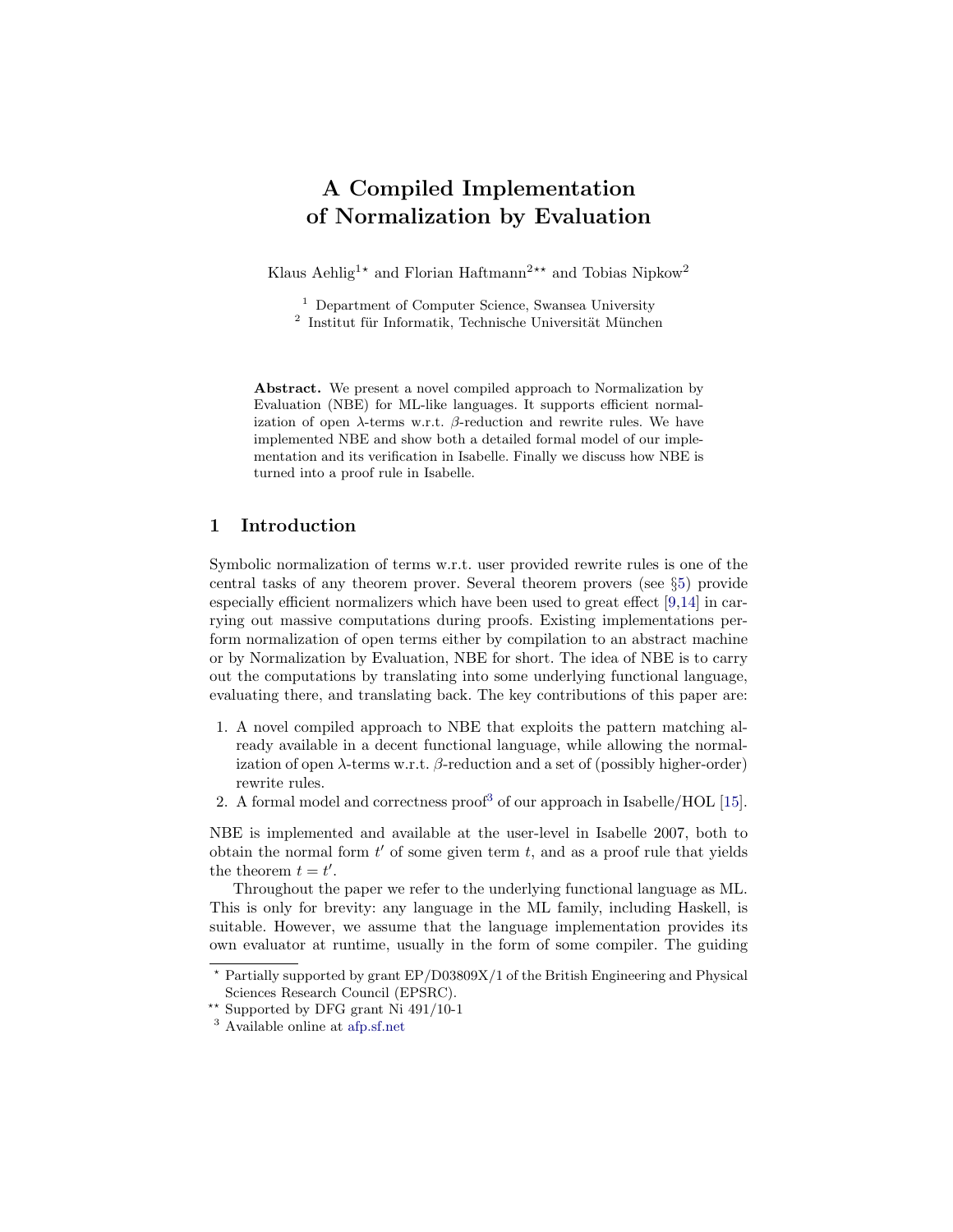principle of our realization of NBE is to offload as much work as possible onto ML: not just substitution but also pattern matching. Thus the word 'compiled' in the title refers to both the translation from the theorem prover's  $\lambda$ -calculus into ML and from ML to some byte or machine code. The trusted basis of the theorem prover is not extended if the compiler used at runtime is the same as the one compiling the theorem prover.

### <span id="page-1-0"></span>2 Normalization by Evaluation in ML

Normalization by Evaluation uses the evaluation mechanism of an underlying metalanguage to normalize terms, typically of the  $\lambda$ -calculus. By means of an evaluation function  $[\cdot]_{\varepsilon}$ , or, alternatively by compiling and running the compiled code, terms are embedded into this metalanguage. In other words, we now have a native function in the implementation language. Then, a function  $\downarrow$ , which acts as an "inverse of the evaluation functional" [\[5\]](#page-15-3), serves to recover terms from the semantics. This process is also known as "type-directed partial evaluation" [\[7\]](#page-15-4).

Normalization by Evaluation is best understood by assuming a semantics enjoying the following two properties.

- Soundness: if  $r \to s$  then  $[r]_\xi = [s]_\xi$ , for any valuation  $\xi$ .
- Reproduction: if r is a term in normal form, then  $\downarrow$   $[r]$ <sup> $\uparrow$ </sup> = r with  $\uparrow$  a special valuation.

These properties ensure that  $\downarrow$   $[r]$ <sup> $\uparrow$ </sup> actually yields a normal form of r if it exists. Indeed, let  $r \to^* s$  with s normal; then  $\downarrow [r]_{\uparrow} = \downarrow [s]_{\uparrow} = s$ .

We implement untyped normalization by evaluation [\[1\]](#page-14-0) in ML. To do so, we need to construct a model of the untyped  $\lambda$ -calculus, i.e., a data type containing its own function space. Moreover, in order to make the reproduction property possible, our model ought to include some syntactical elements in it, like constructors for free variables of our term language. Fortunately, ML allows data types containing their own function space. So we can simply define a universal type Univ like the following.

```
datatype Univ =
    Const of string * Univ list
  | Var of int * Univ list
  | Clo of int * (Univ list -> Univ) * Univ list
```
Note how the constructors of the data type allow to distinguish between basic types and proper functions of implementation language. In type-directed partial evaluation such a tagging is not needed, as the type of the argument already tells what to expect; on the other hand, this need of anticipating what argument will come restricts the implementation to a particular typing discipline, whereas our untyped approach is flexible enough to work with any form of rewrite calculus.

The data type Univ represents the embedding of the syntax and the embedding of the function space. There is no constructor for application. The reason is that semantical values of the  $\lambda$ -calculus correspond to normal terms, whereas an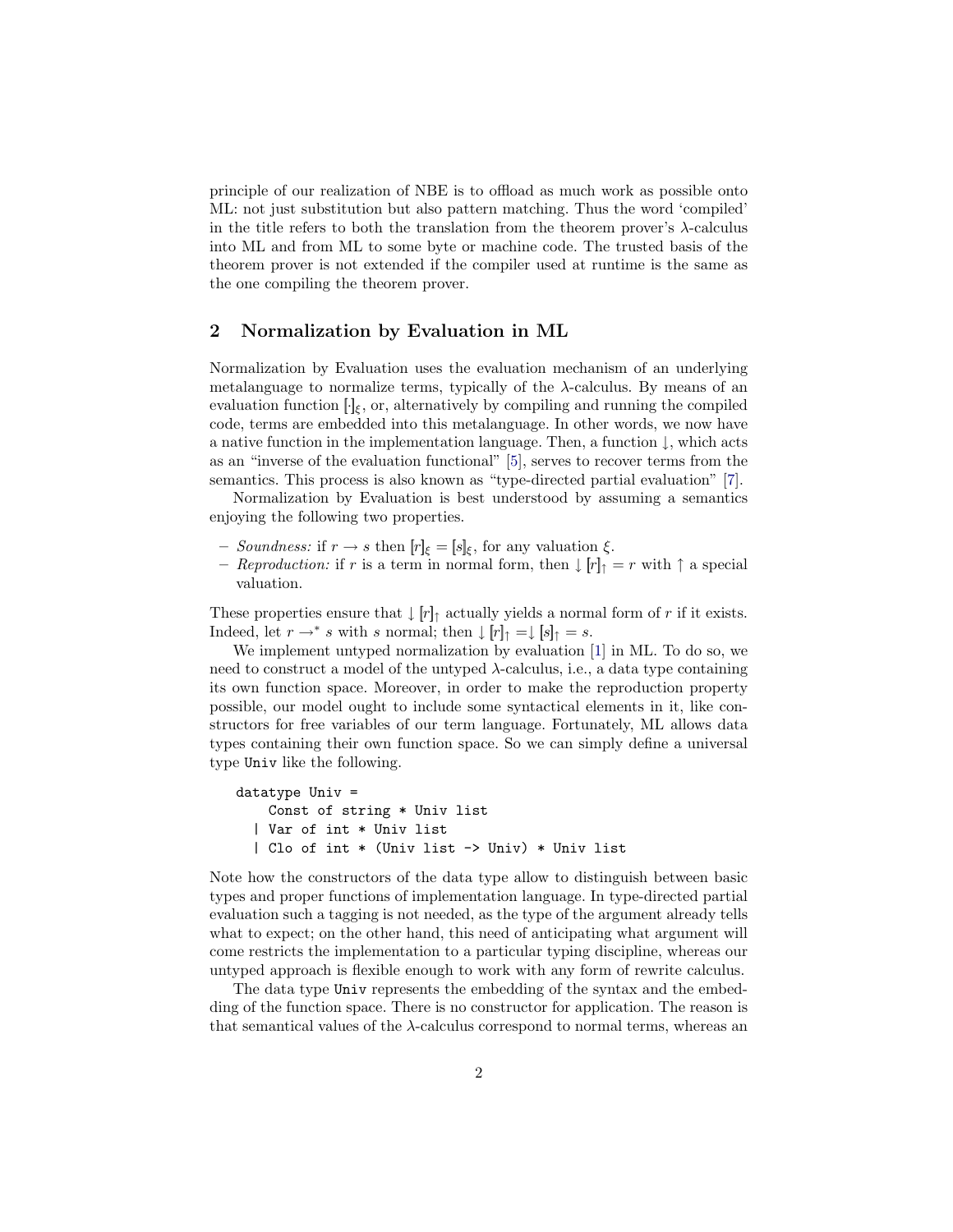application of a function to some other value, in general, yields a redex. Therefore application is implemented by a function apply: Univ  $\rightarrow$  Univ  $\rightarrow$  Univ discussed below. The constructor Const serves to embed constructors of data types of the underlying theory; they are identified by the string argument. Normal forms can have the shape  $C t_1 \ldots t_k$  of a constructor C applied to several (normal) arguments. Therefore, we allow Const to come with a list of arguments, for convenience of the implementation in reverse order. In a similar manner, the constructor Var is used to represent expressions of the form  $x t_1 \dots t_k$  with x a variable.

The constructor Clo represents partially applied functions. More precisely, "Clo  $(n, f, [a_k, \ldots, a_1])$ " represents the  $(n+k)$ -ary function f applied to  $a_1, \ldots, a_k$ . This expression needs another  $n$  arguments before  $f$  can be evaluated. In the case of the pure  $\lambda$ -calculus, n would always be 1 and f would be a value obtained by using (Standard) ML's "fn  $x \Rightarrow \dots$ " function abstraction. Of course, ML's understanding of the function space is bigger than just the functions that can be obtained by evaluating a term in our language. For example, recursion can be used to construct representation for infinite terms. However, this will not be a problem for our implementation, for several reasons. First of all, we only claim that terms are normalised correctly—this suffices for our procedure to be admissible in a theorem prover. During that normalisation process, only function that can be named by a (finite) term will occur as arguments to Clo. Moreover, only needing partial correctness, we will only ever be concerned with semantical values where our  $\downarrow$ -function terminates. But then, the fact that it did terminate, witnesses that the semantical value has a finite representation by one of our terms.

As mentioned, application is realised by an ML-function apply. With the discussed semantics in mind, it is easy to construct such a function: in the cases that  $C t_1 \ldots t_k$  or  $x t_1 \ldots t_k$  is applied to a value s, we just add it to the list. In the case of a partially applied function applied to some value s we either, in case more then one argument is still needed, collect this argument or, in case this was the last argument needed, we apply the function to its arguments.

```
fun apply (Clo (1, f, xs)) x = f(x :: xs)| apply (Clo (n, f, xs)) x = Clo (n - 1, f, x :: xs)| apply (Const (name, args)) x = Const (name, x : args)
  | apply (Var (name, args)) x = Var (name, x :: args)
```
It should be noted that the first case in the above definition is the one that triggers the actual work: compiled versions of the functions of the theory are called. As discussed above, our semantical universe Univ allows only normal values. Therefore, this call carries out all the normalization work.

As an example, consider a function append defined in some Isabelle/HOL theory T based on the type list defined in theory List

```
fun append :: "'a list => 'a list => 'a list" where
  "append Nil bs = bs" |
  "append (Cons a as) bs = Cons a (append as bs)"
```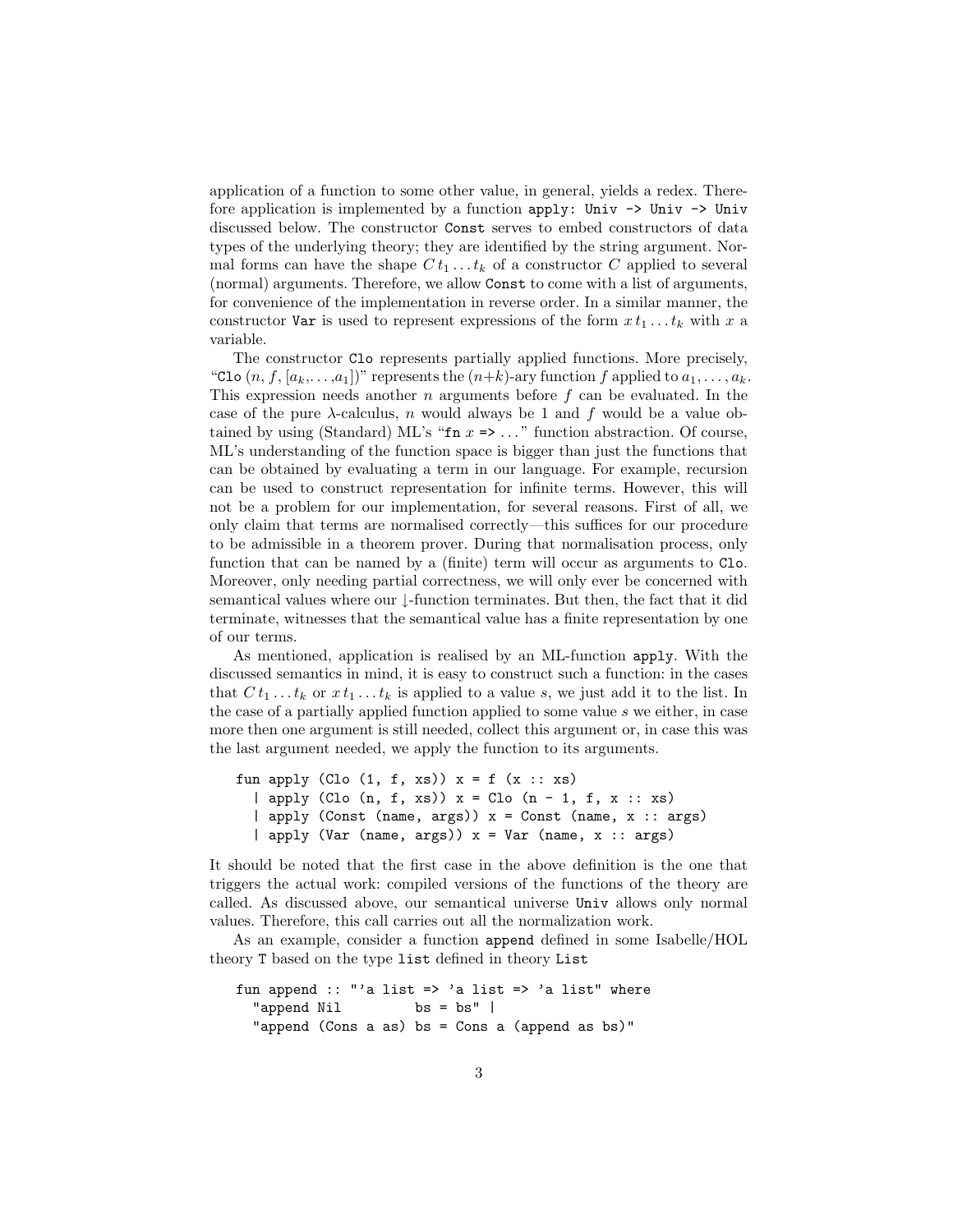and assume "append (append as  $bs$ ) cs = append as (append bs cs)" was proved. Compiling these equations together with associativity of append yields the following ML code.

```
fun T_append [v_c, Nbe.Const ("T.append", [v_b, v_a, v_a])] =
         T_append [T_append [v_cs, v_bs], v_as]
  | T_append [v_bs, Nbe.Const ("List.Cons", [v_as, v_a])] =
         Nbe.Const ("List.Cons", [T_append [v_bs, v_as], v_a])
  | T_append [v_bs, Nbe.Const ("List.Nil", [])] =
         v_bs
  [T_{\text{append }[v_{\text{a}}, v_{\text{b}}] =Nbe.Const ("T.append", [v_a, v_b])
```
The second and third clause of the function definition are in one-to-one correspondence with the definition of the function append in the theory. The arguments, both on the left and right side, are in reverse order; this is in accordance with our semantics that  $fa_1 \ldots a_n$  is implemented as " $f$  [ $a_n, \ldots, a_1$ ]".

The last clause is a *default clause* fulfilling the need that the ML pattern matching be exhaustive. But our equations, in general, do not cover all cases. The constructor Var for variables is an example for a possible argument usually not covered by any rewrite rule. In this situation where we have all arguments for a function but no rewrite rule is applicable, no redex was generated by the last application—and neither will be by applying this expression to further arguments, as we have already exhausted the arity of the function. Therefore, we can use the append function as a constructor. Using (the names of) our compiled functions as additional constructors in our universal data type is a necessity of normalising open terms. In the presence of variables not every term reduces to one built up from only canonical constructors; instead, we might obtain normal forms with functions like append. Using them as additional constructors is the obvious way to represent these normal forms in our universal semantics.

Keeping this reproduction case in mind, we can understand the first clause. If the first argument is of the form append, in which case it cannot further be simplified, we can use associativity. Note that we are actually calling the append function, instead of using a constructor; in this way we ensure to produce a normal result.

Continuing the example, now assume that we want to normalise the expression "append [a,b] [c]". Then the following compiled version of this expression would be evaluated to obtain an element of Univ.

```
(Nbe.apply
  (Nbe.apply
    (Clo (2,T_append,[]))
    (Nbe.Const ("List.cons",
                 [(Nbe.Const ("List.cons",
                               [(\text{Nbe.Const ('List.nil', []})),(Nbe.free "b")])),
                  (Nbe.free "a")])))
```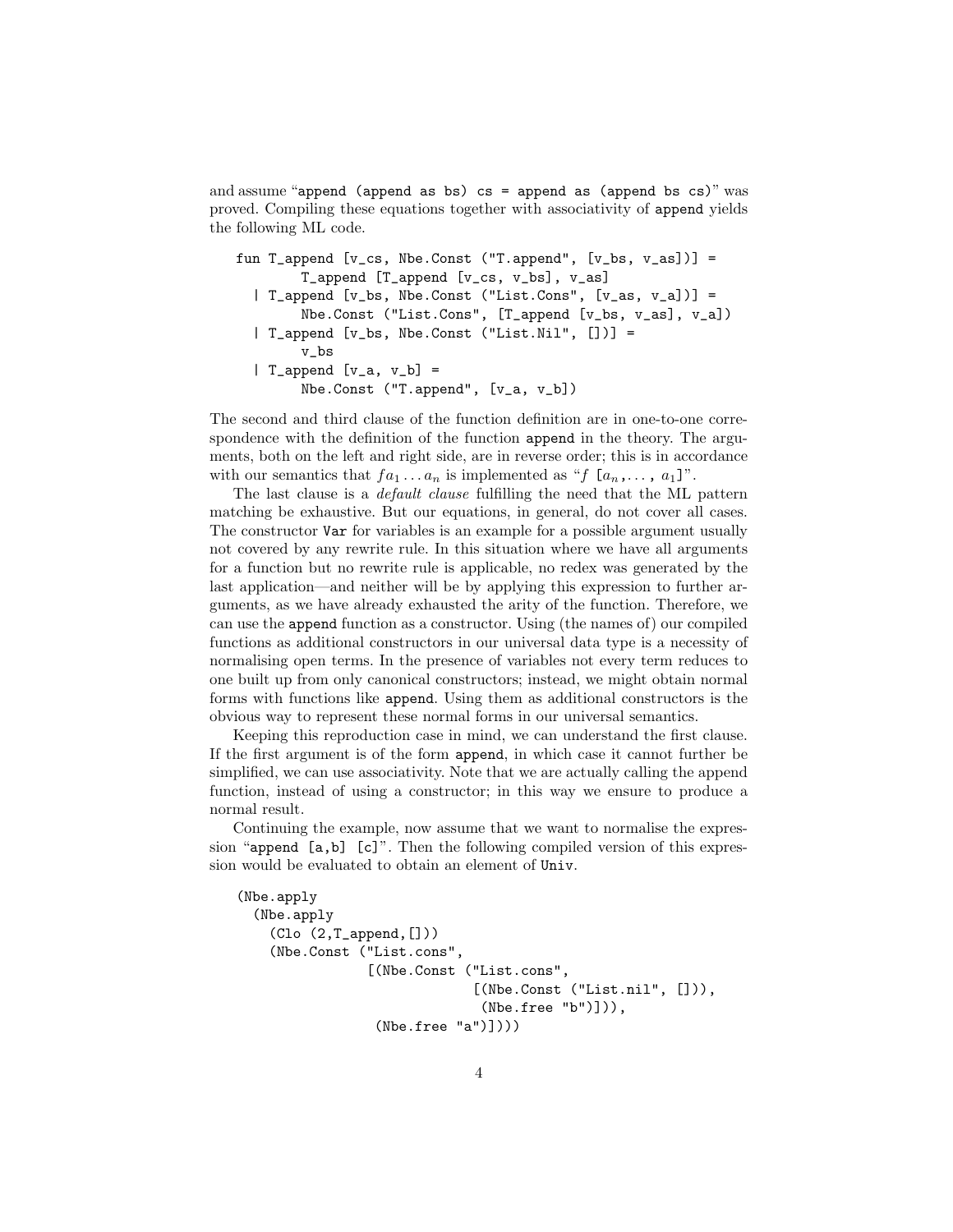### (Nbe.Const ("List.cons", [(Nbe.Const ("List.nil", [])), (Nbe.free "c")])))

As discussed, values of type Univ represent normal terms. Therefore we can easily implement the ↓-function, which will be called term in our implementation. The function term returns a normal term representing a given element of Univ. For values of the form "Const name  $[v_n, \ldots, v_1]$ " we take the constant C named by the string, recursively apply term to  $v_1, \ldots, v_n$ , obtaining  $t_1, \ldots, t_n$ , and build the application  $C t_1 \ldots t_n$ . Here, again, we keep in mind that arguments are in reverse order in the implementation. The definition in the case of a variable is similar. In the case  $v =$  "Clo ..." of a closure we just carry out an eta expansion: the value denotes a function that needs at least another argument, so we can always write it as  $\lambda x$ .term(v x), with x a fresh syntactical variable. Naturally, this application of  $v$  to the fresh variable  $x$  is done via the function apply discussed above. In particular, this application might trigger a redex and therefore cause more computation to be carried out. For example, as normal form of "append Nil" we obtain—without adding any further equations!—the correct function "λu. u".

Immediately from the definition we note that term can only output normal terms. Indeed, the Const construct is used only for constructors or functions where the arguments are of such a shape that no redex can occur. Expressions of the shape  $x t_1 \dots t_k$  and  $\lambda x.t$  are always normal if  $t, t_1, \dots, t_k$  are; the latter we can assume by induction hypothesis. Note that we have shown the normality of the output essentially by considering ways to combine terms that preserve the normality. In fact, the normalisation property of normalisation by evaluation can be shown entirely by considering an appropriate typing discipline [\[8\]](#page-15-5).

Compared to the expressivity of the underlying term language in Isabelle, our universal datatype is quite simple. This is due to the fact, that we consider an untyped term-rewriting mechanism. This simplicity, however, comes at a price: we have to translate back and forth between a typed and an untyped world. Forgetting the types to get to the untyped rewrite structure is, essentially, an easy task, even though some care has to be taken to ensure that the more advanced Isabelle features like type classes and overloading are compiled away correctly and the term to be normalised obeys the standard Hindley-Milner type discipline. More details of this transformation into standard typing discipline are described in §[4.](#page-11-0)

From terms following this standard typing discipline the types are thrown away and the untyped normal form is computed, using the mechanism described earlier. Afterwards, the full type annotations are reconstructed. To this end, the types of all free variables have been stored before normalization; the most general types of the constants can be uniquely rediscovered from their names. The type of the whole expression is kept as well, given that the Isabelle object language enjoys subject reduction. Standard type inference will obtain the most general type annotations for all sub-terms such that all these constraints are met.

In most cases, these type reconstructions are unique, as follows from the structure of normal terms in the simply-typed lambda calculus. However, in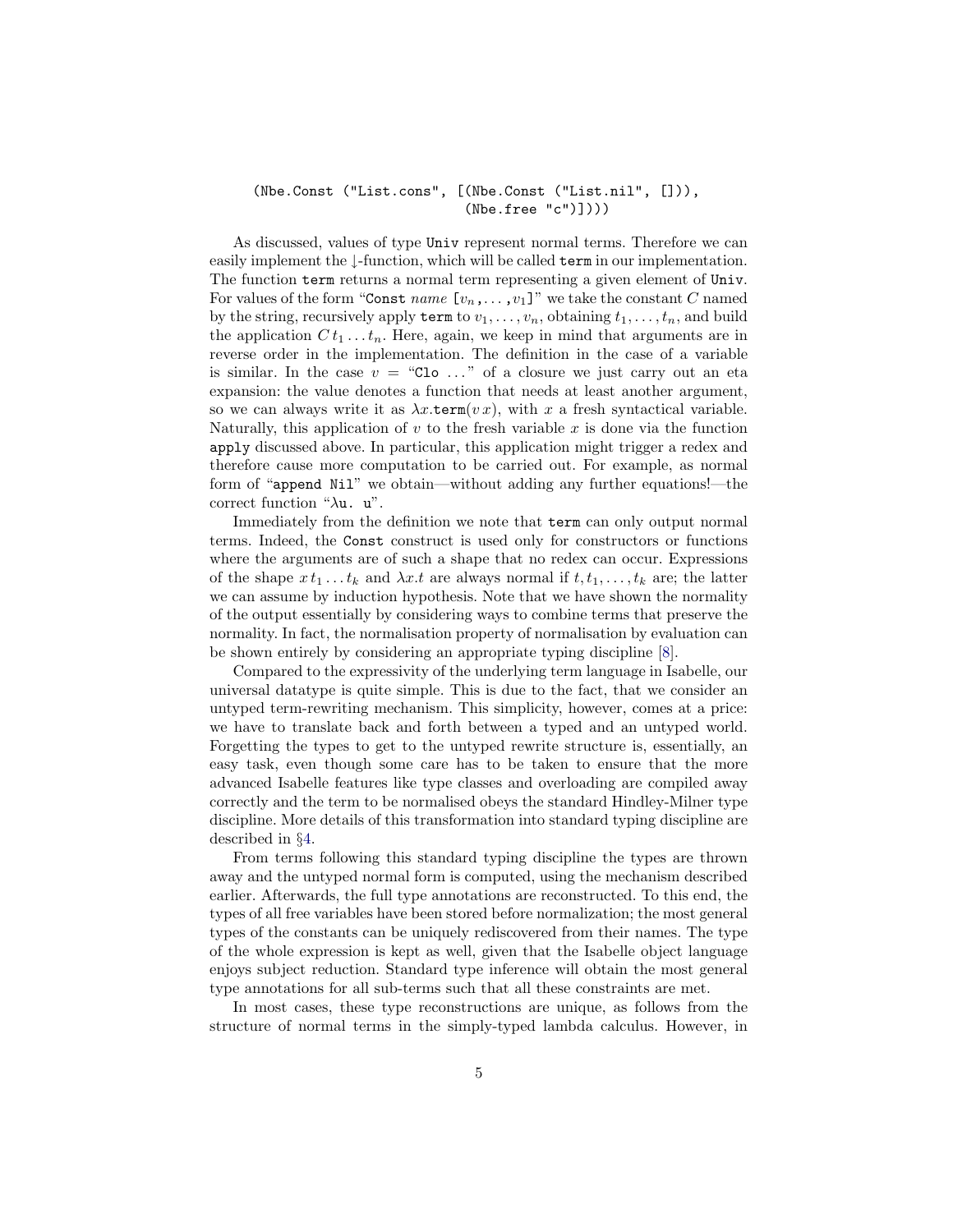the presence of polymorphic constants, the most general type could be more general than intended. For example, let f be a polymorphic constant of type "('a  $\Rightarrow$  'a)  $\Rightarrow$  bool", say without any rewrite rule. Then the untyped normal form of "f  $(\lambda u: :bool. u)$ " would be "f  $(\lambda u. u)$ " with most general type annotations "f  $(\lambda u: : 'a. u)$ ". To avoid such widening of types only those equations will be considered as being proved by normalization where the typing of the result is completely determined, i.e., those equations, where the most general type for the result does not introduce any new type variables. It should be noted that this, in particular, is always the case, if an expression evaluates to True.

### 3 Model and Verification

This section models the previous section in Isabelle/HOL and proves partial correctness of the ML level w.r.t. rewriting on the term level. In other words, we will show that, if NBE returns an output  $t'$  to an input t, then  $t = t'$  could have also be obtained by term rewriting with equations that are consequences of the theory.

We do not attempt to handle questions of termination or uniqueness of normal forms. This would hardly be possible anyway, as arbitrary proven equations may be added as rewrite rules. Given this modest goal of only showing soundness, which however is enough to ensure conservativity of our extension of the theorem prover, we over-approximate the operational semantics of ML. That is, every reduction ML can make is also a possible reduction our model of ML can make. Conversely, our ML model is non-deterministic w.r.t. both the choice among the applicable clauses of a compiled function and the order in which to evaluate functions and arguments—any evaluation strategy is fine, even non leftlinear equations are permitted in function definitions. This over-approximation shows that partial correctness of our implementation is quite independent of details of the implementation language. In particular, we could have chosen any functional language, including lazy ones like Haskell.

In the introduction it was mentioned that Normalization by Evaluation is best understood in terms of the mentioned properties "soundness of the semantics" (i.e., the semantics identifies enough terms) and "reproduction" (i.e., normal terms can be read off from the semantics). For showing partial correctness, however, the task is slightly different. First of all, we cannot really guarantee that our semantics identifies enough terms; there might be equalities that hold in the Isabelle theory under consideration that are not expressed as rewrite rules. Fortunately, this is not a problem. A failure of this property can only lead to two terms that are equal in the theory, but still have different normal forms. Then, the lack of this properties requires us to show a slightly stronger form of the reproduction property. We need to for *arbitrary* terms r that  $\int [r]_1$  is, if defined, a term that our theory equates with r. To show this property, we give a model of our implementation language and assign each internal state a "denoted term"; having this term denotation at hand we just have to show that each step our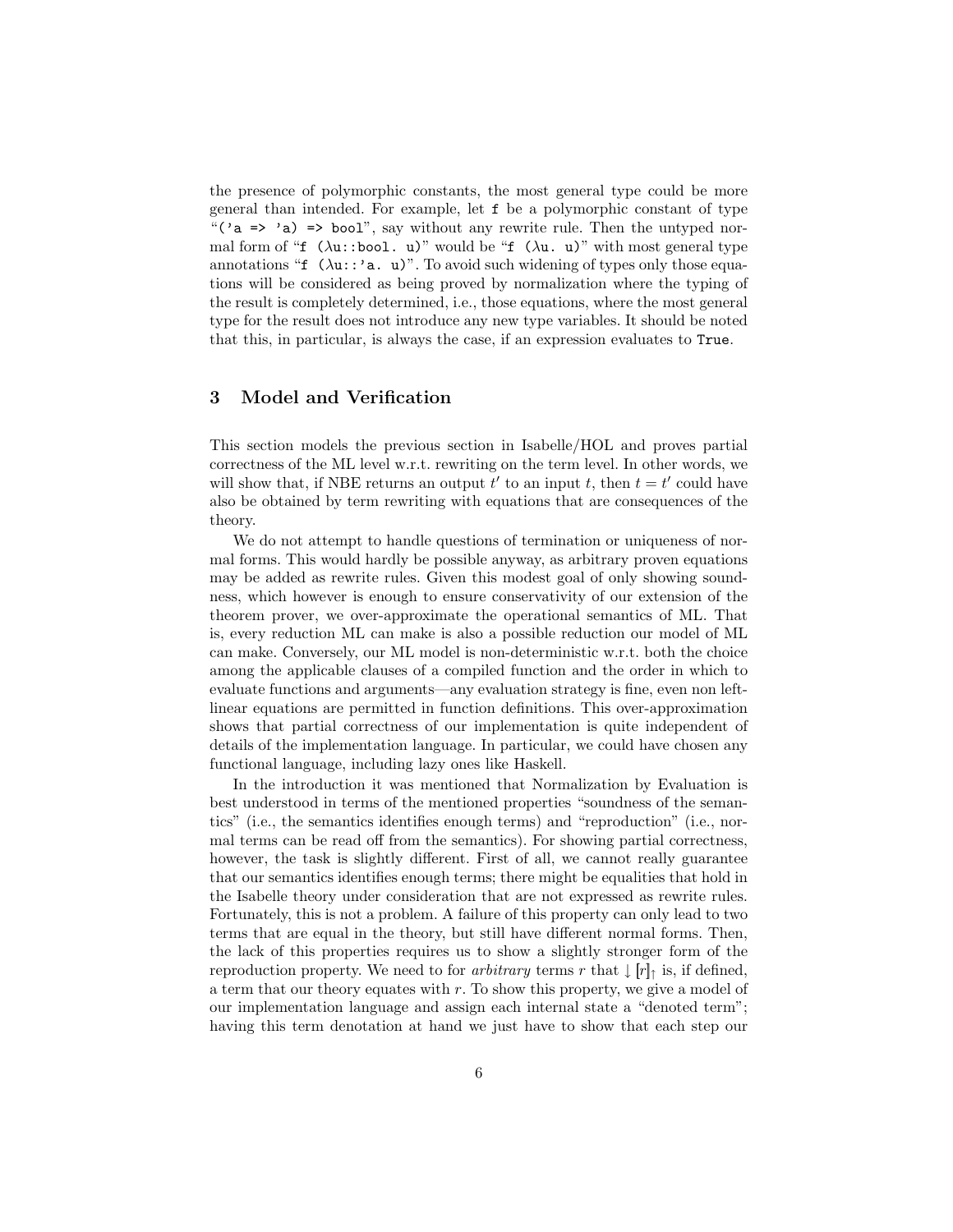machine model makes either doesn't change the denoted term, or transforms it to a term of which our theory shows that it is equal.

### 3.1 Basic Notation

HOL conforms largely to everyday mathematical notation. This section introduces some non-standard notation and a few basic data types with their primitive operations.

The types of truth values and natural numbers are called bool and nat. The space of total functions is denoted by  $\Rightarrow$ . The notation  $t :: \tau$  means that term t has type  $\tau$ .

Sets over type  $\alpha$ , type  $\alpha$  set, follow the usual mathematical convention.

Lists over type  $\alpha$ , type  $\alpha$  list, come with the empty list  $[]$ , the infix constructor ·, the infix @ that appends two lists, and the standard functions map and rev.

### 3.2 Terms

We model bound variables by de Bruijn indices [\[6\]](#page-15-6) and assume familiarity with this device, and in particular the usual lifting and substitution operations. Below we will not spell those out in detail but merely describe them informally—the details are straightforward. Because variables are de Bruijn indices, i.e. natural numbers, the types *vname* and *ml-vname* used below are merely abbreviations for nat. Type cname on the other hand is an arbitrary type of constant names,for example strings.

ML terms are modeled as a recursive datatype:

 $ml = C_{ML}$  cname  $| V_{ML} \ m l$ -vname  $A_{ML}$  ml (ml list)  $Lam_{ML}$  ml  $C_U$  cname (ml list)  $V_U$  vname (ml list) | Clo ml (ml list) nat | apply ml ml

The default type of variables  $u$  and  $v$  shall be  $ml$ . The constructors come in three groups:

- The  $\lambda$ -calculus underlying ML is represented by  $C_{ML}$ ,  $V_{ML}$ ,  $A_{ML}$  and  $Lam_{ML}$ . Note that application  $A_{ML}$  applies an ML value to a list of ML values to cover both ordinary application (via singleton lists) and to model the fact that our compiled functions take lists as arguments. Constructor  $Lam_{ML}$  binds  $V_{ML}$ .
- Values of the datatype Univ (§[2\)](#page-1-0) are encoded by the constructors  $C_U$ ,  $V_U$ and Clo.
- Constructor *apply* represents the ML function apply  $(\S2)$  $(\S2)$ .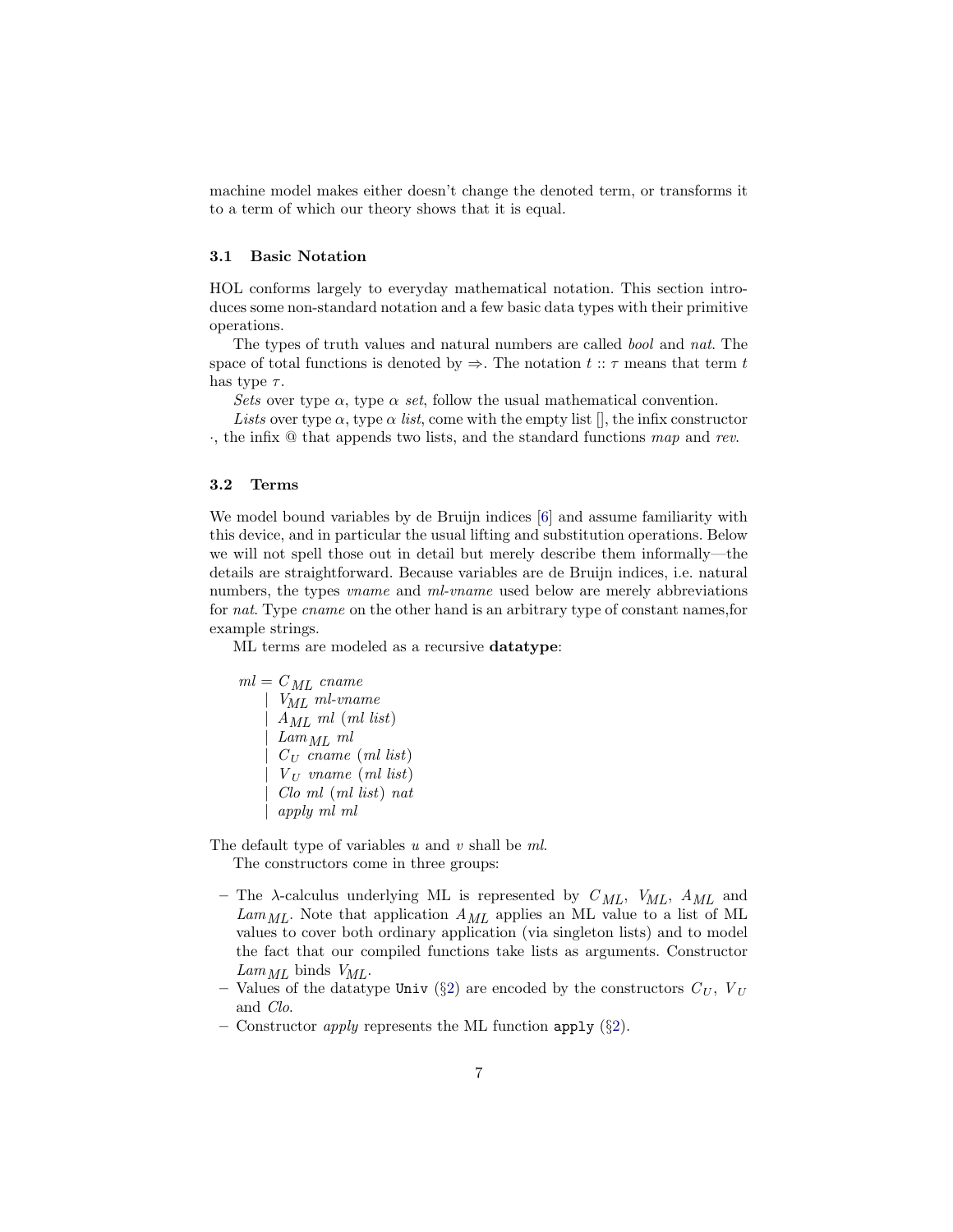Note that this does not model all of ML but just the fraction we need to express computations on elements of type Univ, i.e. encoded terms.

Capture-avoiding substitution subst<sub>ML</sub>  $\sigma$  u, where  $\sigma$  :: nat  $\Rightarrow$  ml, replaces  $V_{ML}$  i by  $\sigma$  i in u. Notation  $u[v/i]$  is a special case of subst<sub>ML</sub>  $\sigma$  u where  $\sigma$ replaces  $V_{ML}$  *i* by v and decreases all ML variables  $\geq i$  by 1. Lifting the free ML variables  $\geq i$  is written *lift<sub>ML</sub>* i v. Predicate closed<sub>ML</sub> checks if an ML value has no free ML variables ( $\geq$  a given de Bruijn index).

The term language of the logical level is an ordinary  $\lambda$ -calculus, again modeled as a recursive datatype:

$$
tm = C
$$
 *chame* | *V vanme* | *tm* · *tm* | *A tm* | *term ml*

The default type of variables r, s and t shall be  $tm$ .

This is the standard formalization of  $\lambda$ -terms (using de Bruijn), but augmented with *term*. It models the function  $\tan \t \frac{2}{3}$ . The subset of terms not containing term is called pure.

We abbreviate  $(\cdots(t \cdot t_1) \cdot \cdots) \cdot t_n$  by  $t \cdot [t_1, \ldots, t_n]$ . We have the usual lifting and substitution functions for term variables. Capture-avoiding substitution subst  $\sigma$  s, where  $\sigma$  :: nat  $\Rightarrow$  tm, replaces V i by  $\sigma$  i in s and is only defined for pure terms. The special form  $s[t/i]$  is defined in analogy with  $u[v/i]$  above, only for term variables. Lifting the free term variables  $\geq i$  is written *lift i* and applies both to terms (where  $V$  is lifted) and ML values (where  $V_U$  is lifted).

In order to relate the encoding of terms in ML back to terms we define an auxiliary function kernel ::  $ml \Rightarrow tm$  that maps closed ML terms to  $\lambda$ -terms. For succinctness kernel is written as a postfix !; map kernel vs is abbreviated to vs!. Note that postfix binds tighter than prefix, i.e.  $f v!$  is  $f (v!)$ .

 $(C_{ML}$  nm)! =  $C$  nm  $(A_{ML}$  v vs)! = v!  $\cdot \cdot$  (rev vs)!  $(Lam_{ML} v)! = A ((lift \space 0 \space v) [V_U \space 0 \space ||/0])!$  $(C_U \nmtext{ vs})! = C \nmtext{ ... (rev vs)!}$  $(V_U x vs)! = V x \cdot (rev vs)!$  $(Clo f vs n)! = f! \cdot (rev vs)!$  $(\alpha pply \ v \ w)! = v! \cdot w!$ 

The arguments lists vs need to be reversed because, as explained in  $\S$ , the representation of terms on the ML level reverses argument lists to allow apply to add arguments to the front of the list.

The kernel of a  $tm$ , also written  $t!$ , replaces all subterms  $term\ v$  of  $t$  by  $v!$ .

Note that ! is not structurally recursive in the  $Lam_{ML}$  case. Hence it is not obvious to Isabelle that ! is total, in contrast to all of our other functions. To allow its definition [\[13\]](#page-15-7) we have shown that the (suitably defined) size of the argument decreases in each recursive call of  $\ln \ln \ln \text{Lam}_{ML}$  case this is justified by proving that both lifting and substitution of  $V_U$  i [] for  $V_{ML}$  i do not change the size of an ML term.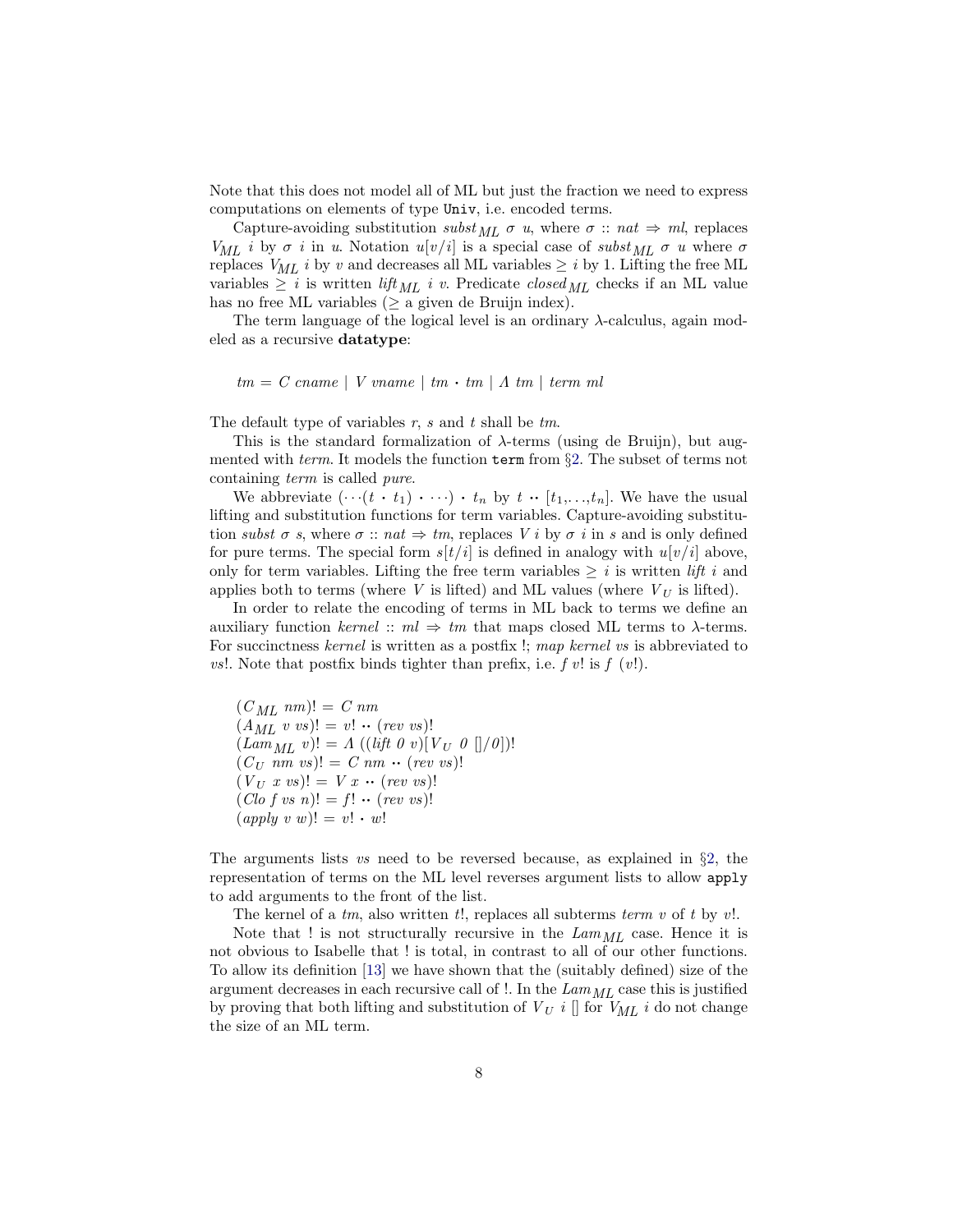#### 3.3 Reduction

We introduce two reduction relations:  $\rightarrow$  on pure terms, the usual  $\lambda$ -calculus reductions, and  $\Rightarrow$  on ML terms, which models evaluation in functional languages.

The reduction relation  $\rightarrow$  on pure terms is defined by  $\beta$ -reduction:  $\Lambda t \cdot s$  $\rightarrow t[s/\theta], \eta$ -expansion:  $t \rightarrow A$  (lift  $\theta$   $t \cdot V \theta$ ), rewriting:

$$
(nm, ts, t) \in R
$$
  

$$
C \ nm \cdots \ map \ (subset \ \sigma) \ ts \rightarrow \ \text{subst} \ \sigma \ t
$$

and context rules:

$$
\frac{t \to t'}{\Lambda t \to \Lambda t'} \quad \frac{s \to s'}{s \cdot t \to s' \cdot t} \quad \frac{t \to t'}{s \cdot t \to s \cdot t'}
$$

Note that R :: (cname  $\times$  tm list  $\times$  tm) set is a global constant that models a (fixed) set of rewrite rules. The triple  $(f, ts, t)$  models the rewrite rule  $C f \cdots ts \rightarrow t$ .

Just like  $\rightarrow$  depends on  $R$ ,  $\Rightarrow$  depends on a compiled version of the rules, called *compR* :: (*cname*  $\times$  *ml list*  $\times$  *ml*) *set*. A triple (*f*, *vs*, *v*) represents the ML equation with left-hand side  $A_{ML}$  ( $C_{ML}$  f) vs and right-hand side v. The definition of  $compR$  in terms of our compiler is given further below.

The ML reduction rules come in three groups. First we have  $\beta$ -reduction  $A_{ML}$  (Lam<sub>ML</sub> u)  $[v] \Rightarrow u[v/\theta]$  and invocation of a compiled function:

| $(nm, vs, v) \in compR$ | $\forall i. closed_{ML} 0 (\sigma i)$                                                                               |
|-------------------------|---------------------------------------------------------------------------------------------------------------------|
|                         | $A_{ML}$ (C <sub>ML</sub> nm) (map (subst <sub>ML</sub> $\sigma$ ) vs) $\Rightarrow$ subst <sub>ML</sub> $\sigma$ v |

This is simply one reduction step on the level of ML terms. Then we have the reduction rules for function *apply*:

| $0 \leq n$                                                           |
|----------------------------------------------------------------------|
| apply (Clo f vs (Suc n)) $v \Rightarrow$ Clo f (v·vs) n              |
| apply (Clo f vs (Suc 0)) $v \Rightarrow A_{ML} f (v \cdot vs)$       |
| apply $(C_U \nmtext{ vs}) v \Rightarrow C_U \nmtext{ (} v \cdot vs)$ |
| apply $(V_U x vs) v \Rightarrow V_U x (v \cdot vs)$                  |

which directly realize the defining equations for apply in  $\S2$ .

Finally we have all the context rules (not shown). They say that reduction can occur anywhere, except under a  $Lam_{ML}$ . Note that we do not fix lazy or eager evaluation but allow any strategy. Thus we cover different target languages. The price we pay is that we can only show partial correctness.

Because  $\lambda$ -calculus terms may contain *term*, they too reduce via  $\Rightarrow$ . These reduction rules realize the description of term in §[2:](#page-1-0)

term  $(C_U \nmtext{ vs}) \Rightarrow C \nmtext{ w map term (rev vs)}$ term  $(V_U x vs) \Rightarrow V x \cdots map \text{ term } (rev vs)$ term (Clo vf vs n)  $\Rightarrow$  Λ (term (apply (lift 0 (Clo vf vs n)) (V<sub>U</sub> 0 [])))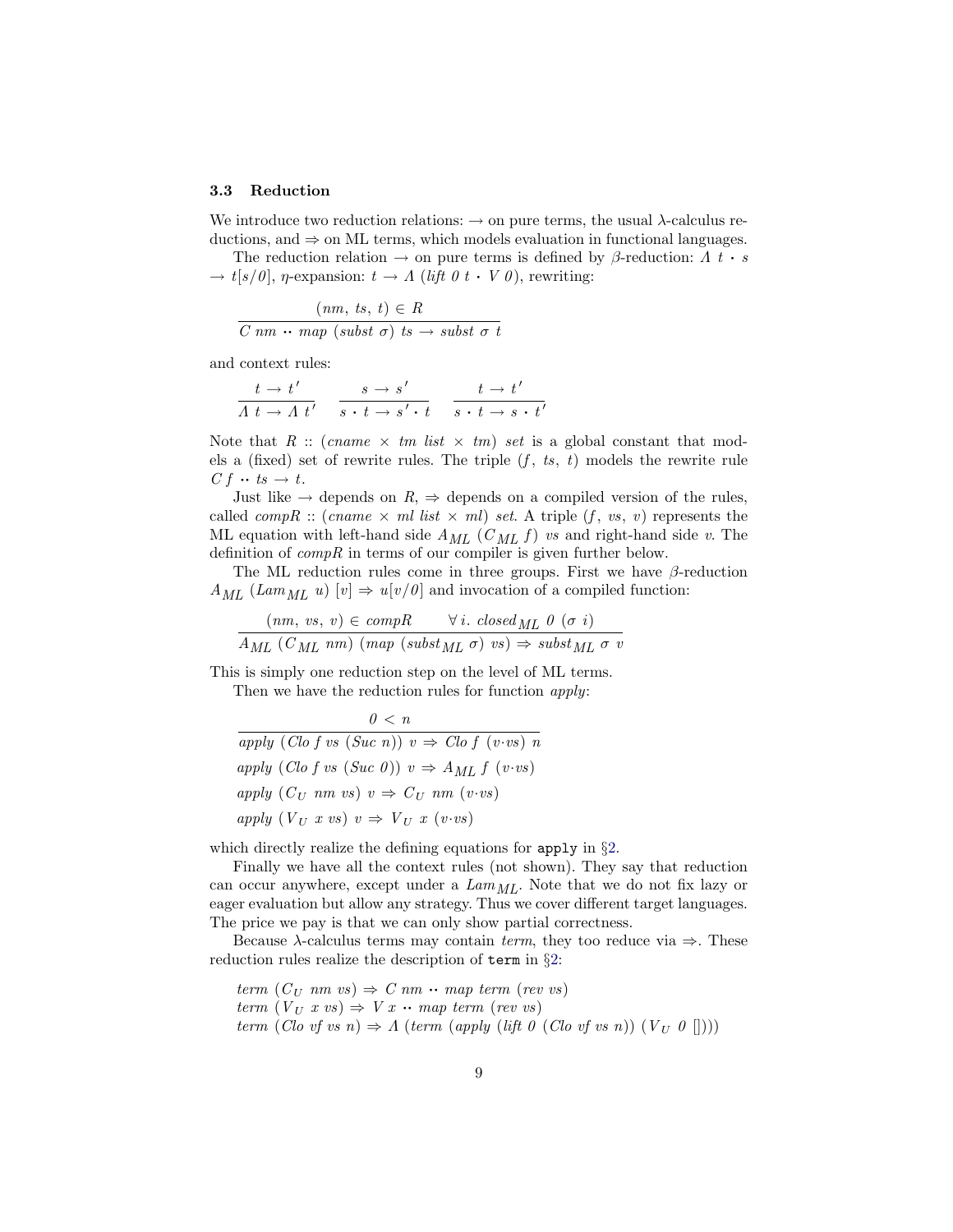The last clause formalizes  $\eta$ -expansion. By lifting, 0 becomes a fresh variable which the closure object is applied to and which is bound by the new  $\Lambda$ .

In addition we can reduce anywhere in a tm:

| $t \Rightarrow t'$ | $s \Rightarrow s'$ | $t \Rightarrow t'$ | $v \Rightarrow v'$                                                                                                                              |
|--------------------|--------------------|--------------------|-------------------------------------------------------------------------------------------------------------------------------------------------|
|                    |                    |                    | $A t \Rightarrow A t'$ $s \cdot t \Rightarrow s' \cdot t$ $s \cdot t \Rightarrow s \cdot t'$ $t \text{ term } v \Rightarrow t \text{ term } v'$ |

### <span id="page-9-0"></span>3.4 Compilation

This section describes our compiler that takes a  $\lambda$ -calculus term and produces an ML term. Its type is  $tm \Rightarrow (nat \Rightarrow ml) \Rightarrow ml$  and it is defined for pure terms only:

```
compile (V x) \sigma = \sigma xcompile (C \ nm) \ \sigma = Clo \ (C_{ML} \ nm) \ [] \ (arity \ nm)compile (s \cdot t) \sigma = apply (compile s \sigma) (compile t \sigma)
compile (\Lambda t) \sigma = Clo (Lam_{ML} (compile t (V_{ML} 0 # # \sigma))) [] 1
```
We explain the equations one by one.

- 1. In the variable case we look the result up in the additional argument  $\sigma$ . This is necessary to distinguish two situations. On the one hand the compiler is called to compile terms to be reduced. Free variables in those terms must be translated to  $V_U$  variables, their embedding in type Univ. Function term reverses this translation at the end of ML execution. On the other hand the compiler is also called to compile rewrite rules  $(R)$  to ML (compR). In this case free variables must be translated to ML variables which are instantiated by pattern matching when that ML code is executed.
- 2. A constant becomes a closure with an empty argument list. The counter of missing arguments is set to *arity nm*, where *arity* is a global table mapping each constant to the number of arguments it expects. Note that our implementation takes care to create only closures with a non-zero counter otherwise apply never fires. This does not show up in our verification because we only show partial correctness: even though the output would not be normal, it still would be a reduct of the input.
- 3. Term application becomes apply.
- 4. Term abstraction becomes a closure containing the translated ML function waiting for a single argument. The construction  $V_{ML}$   $\theta$  ##  $\sigma$  is a new substitution that maps 0 to  $V_{ML}$  0 and  $i+1$  to lift<sub>ML</sub> 0 ( $\sigma$  i). This is the de Bruijn way of moving under an abstraction.

Note that our actual compiler avoids building intermediate closures that are directly applied to an argument.

As explained above, the compiler serves two purposes: compiling terms to be executed (where the free variables are fixed) and compiling rules (where the free variables are considered open). These two instances are given separate names:

comp-open  $t =$  compile t  $V_{ML}$  comp-fixed  $t =$  compile t  $(\lambda i. V_U i ||)$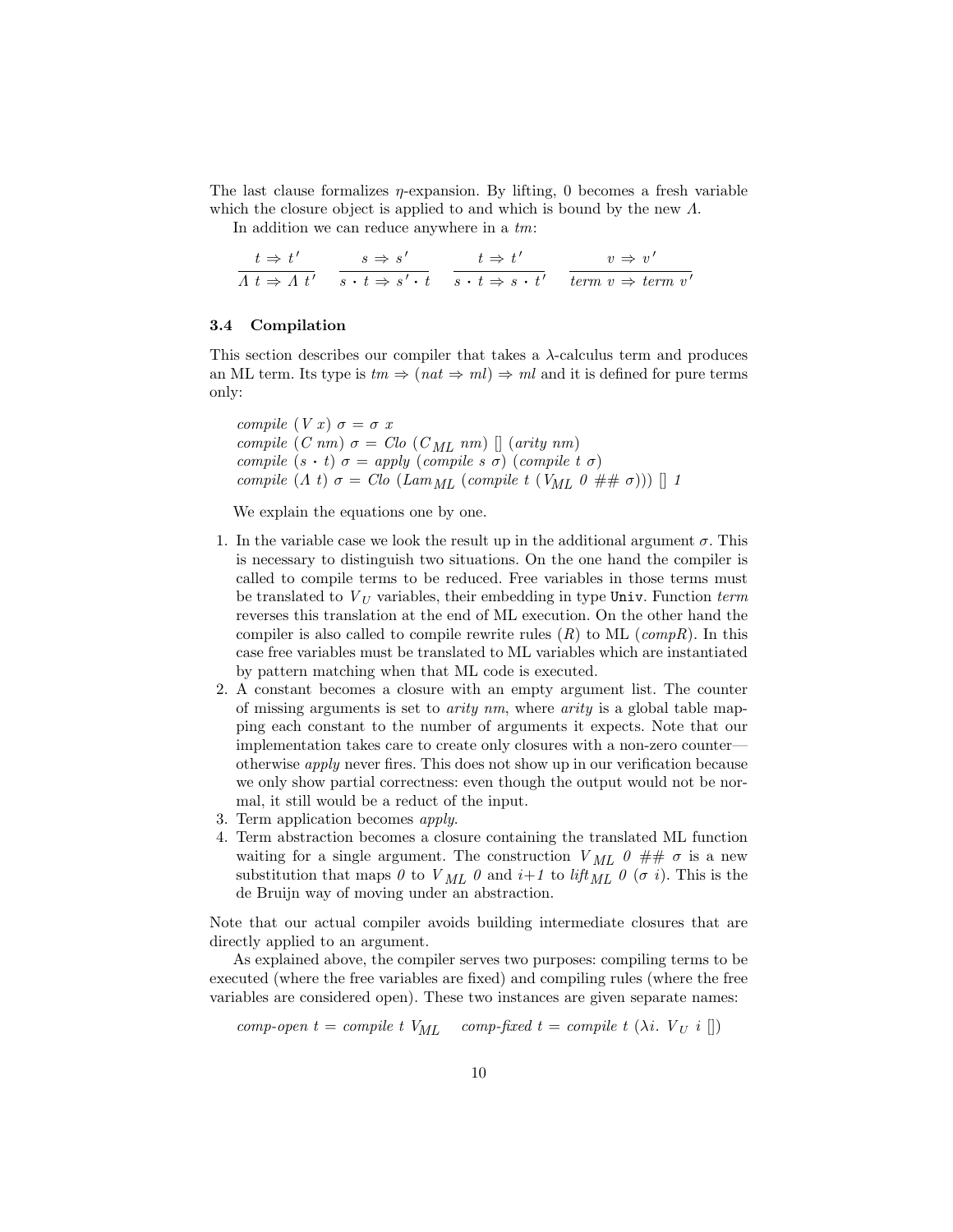We can now define the set of compiled rewrite rules  $compR$  as the union of the compilation of R and the default rules  $(\S2)$  $(\S2)$  for each defined function symbol

 $compR =$  $(\lambda(nm, ts, t).$  (nm, map comp-open (rev ts), comp-open t)) ' R ∪  $(\lambda(nm, ts, t))$ . let  $vs = map$   $V_{ML}$   $[0..\langle arity \space nm]$  in  $(nm, vs, C_U \space nm \space vs)$   $\rangle$  ' R

where  $f \circ M$  is the image of a set under a function and  $[m..\leq n]$  is the list  $[m, \ldots, n-1]$ . Since compilation moves from the term to the ML level, we need to reverse argument lists. On the left-hand sides of each compiled rule this is done explictly, on the right-hand side it happens implicitly by the interaction of apply with closures. For the default rewrite rules no reversal is necessary.

We can model the compiled rewrite rule as a set (rather than a list) because the original rewrite rules are already a set and impose no order. For partial correctness it is irrelevant in which order the clauses are tried. If the default rule is chosen, no reduction occurs, which is correct, too. Of course the actual implementation puts the default clause last. The implementation also ensures that in all clauses  $fp_1 \tildot p_n = t$  for some function f, n is the same: additional parameters can always be added by extensionality.

### 3.5 Verification

The main theorem is partial correctness of compiled evaluation at the ML level w.r.t. term reduction:

**Theorem 1.** If pure t, pure t' and term (comp-fixed t)  $\Rightarrow$ \* t' then t  $\rightarrow$ \* t'.

Let us examine the key steps in the proof. The two inductive lemmas

**Lemma 2.** If pure t and  $\forall i$ .  $\sigma i = V_U i$  | then (compile t  $\sigma$ )! = t.

**Lemma 3.** If pure t and  $\forall i$ . closed<sub>ML</sub> n ( $\sigma$  i) then closed<sub>ML</sub> n (compile t  $\sigma$ ).

yield (term (comp-fixed t))! = t and closed<sub>ML</sub>  $\theta$  (term (comp-fixed t)). Then

<span id="page-10-0"></span>**Theorem 4.** If  $t \Rightarrow * t'$  and closed<sub>ML</sub> 0 t then  $t! \rightarrow * t'$ .  $\wedge$  closed<sub>ML</sub> 0 t'.

yields the desired result  $t \rightarrow * t'$  (because pure  $t' \implies t' = t'$ ). Theorem [4](#page-10-0) is proved by induction on ⇒∗ followed by induction on ⇒. The inner induction, in the term case, requires the same theorem, but now on the ML level:

**Theorem 5.** If  $v \Rightarrow v'$  and closed  $ML$  0 v then v!  $\rightarrow * v'$ !  $\land$  closed  $ML$  0 v'.

This is proved by induction on the reduction  $\Rightarrow$  on ML terms. There are two nontrivial cases:  $\beta$ -reduction and application of a compiled rewrite rule. The former requires a delicate and involved lemma about the interaction of the kernel and substitution which is proved by induction on  $u$  (and whose proof requires an auxiliary notion of substitution):

**Theorem 6.** If closed<sub>ML</sub> 0 v and closed<sub>ML</sub> (Suc 0) u then  $(u[v/0$ )! =  $((lift \space 0 \space u)[V_U \space 0 \space [[/0])![v!/0].$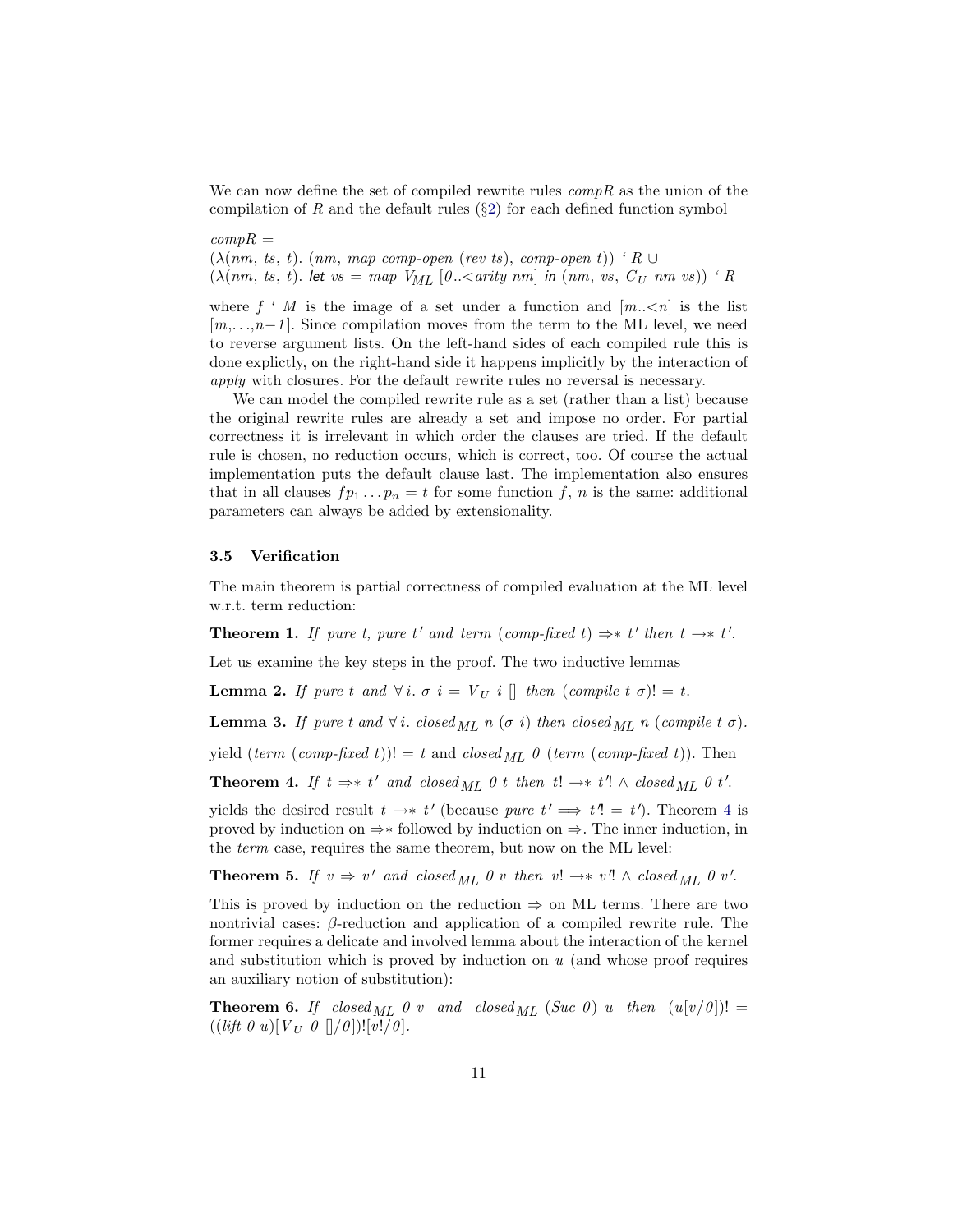<span id="page-11-1"></span>The application of a compiled rewrite rule is justified by

**Theorem 7.** If  $(nm, vs, v) \in compR$  and  $\forall i$ . closed<sub>ML</sub>  $0$  ( $\sigma$  i) then C nm  $\cdot \cdot$  (map (subst<sub>ML</sub>  $\sigma$ ) (rev vs))! →\* (subst<sub>ML</sub>  $\sigma$  v)!.

That is, taking the kernel of a compiled and instantiated rewrite rule yields a rewrite on the  $\lambda$ -term level. The conclusion is expressed with  $\rightarrow$ ∗ rather than  $\rightarrow$ because the rule in  $compR$  may also be a default rule, in which case both sides become identical.

The proof of Theorem [7](#page-11-1) requires one nontrivial inductive lemma:

**Lemma 8.** If pure t and  $\forall i$ . closed  $ML$  0 ( $\sigma$  i) then (subst<sub>ML</sub>  $\sigma$  (comp-open t))!  $=$  subst (kernel  $\circ \sigma$ ) t.

In the proof of Theorem [7](#page-11-1) this lemma is applied to  $vs$  and  $v$ , which are the output of *comp-open* by definition of *compR*. Hence we need that all rules in  $R$ are pure:

$$
(nm, ts, t) \in R \Longrightarrow (\forall t \in set \text{ts. pure } t) \land pure
$$

This is an axiom because  $R$  is otherwise arbitrary. It is trivially satisfied by our implementation because the inclusion of  $term$  as a constructor of  $\lambda$ -terms is an artefact of our model.

# <span id="page-11-0"></span>4 Realization in Isabelle

The implementation of our NBE approach in Isabelle/HOL is based on a generic code generator framework [\[12\]](#page-15-8). The following diagram and description explains how this is connected to the rest of Isabelle:



- 1. The input is an Isabelle term  $t_1$  to be normalized w.r.t. a set of equational theorems  $T_1$  (and  $\beta$ -reduction). Until evaluation both  $t_1$  and  $T_1$  are processed in parallel.
- 2. The framework allows one to configure arbitrary logical transformations on input  $t_1$  (and  $T_1$ ) and output  $t_3$  (pre- and postprocessing). This is for the user's convenience and strictly on the level of theorems: both transformations yield equational theorems  $t_1 = t_2$  and  $t_3 = t_4$ ; together with the equation  $t_2 = t_3$  stemming from the actual evaluation (this is where we have to trust the evaluator!), the desired  $t_1 = t_4$  is obtained by transitivity and returned to the user.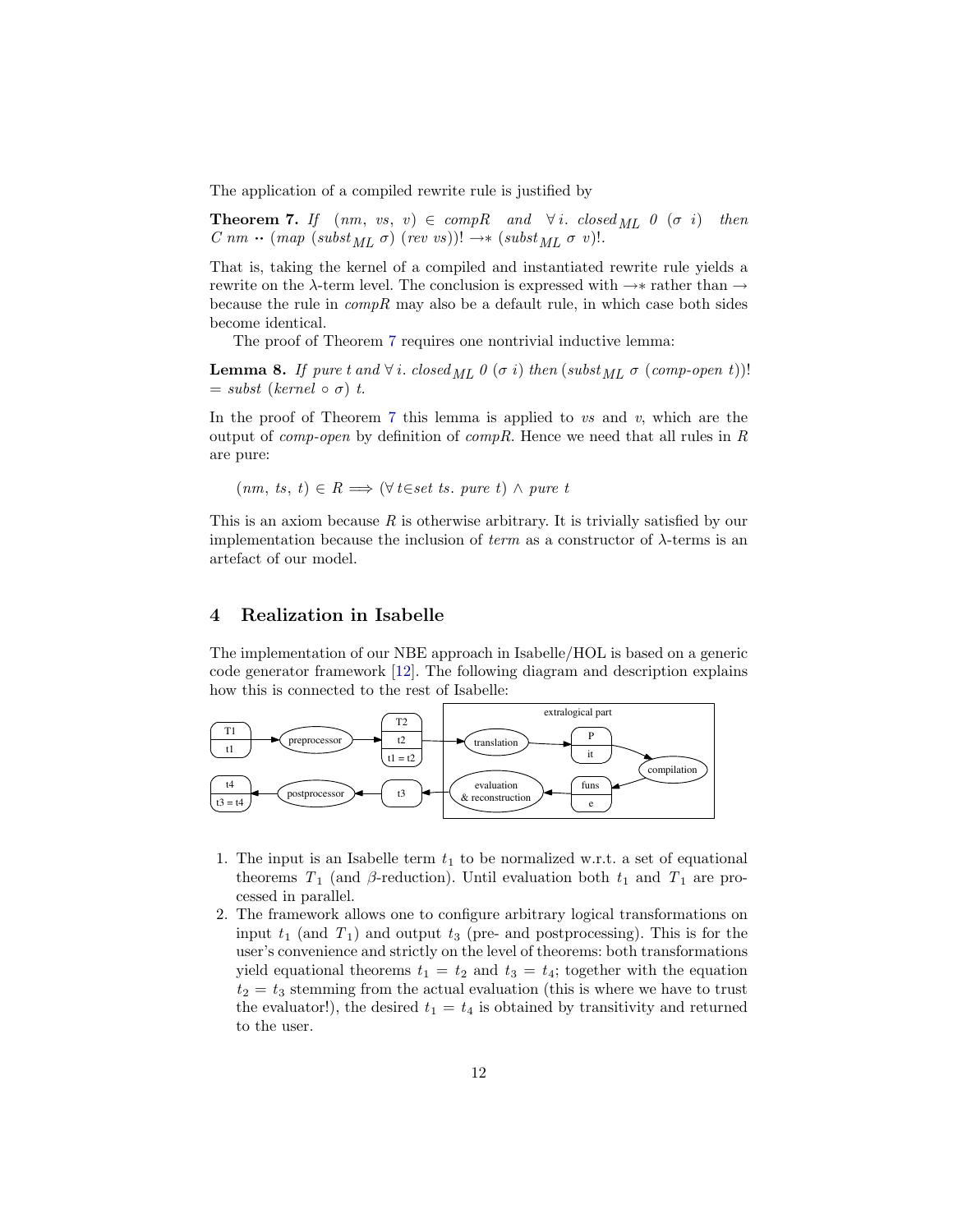- 3. The main task of the framework is to transform a set of equational theorems  $T_2$  into a program P (and  $t_2$  into it) in an abstract intermediate language capturing the essence of languages like SML or Haskell with an equational semantics. The intermediate term language is practically the same as the Isabelle term language, and the equational semantics is preserved in the translation. The key changes are the replacement of an unordered set of equational theorems by a structured presentation with explicit dependencies, and, most importantly, the removal of overloading and the dictionary translation of type classes. For details see [\[12\]](#page-15-8). Inputs to NBE are in this intermediate language. Having compiled away type classes and overloading, NBE operates on terms following the Hindley-Milner type discipline, as assumed in §[2.](#page-1-0)
- 4. P is compiled (via *comp-open*, see  $\S 3.4$ ) to a series of SML function definitions funs and it (via  $comp\text{-}fixed$ ) to an SML term e. Then term (let funs in e end) is given to the SML compiler, causing the evaluation of e and the translation of the result back into an Isabelle term; type reconstruction (see  $\S$ [2\)](#page-1-0) on the result yields  $t_3$ .

We conducted a number of timing measurements to determine the relative performance of NBE w.r.t. two other normalization mechanisms available in Isabelle:

- simp, the symbolic simplifier which operates on the level of Isabelle terms and theorems and produces a theorem purely by inference.
- eval, the ground evaluator which compiles terms and theorems directly to SML, without support for open terms. It uses the same code generator framework but defines a native SML datatype for each Isabelle datatype, rather than operating on a universal datatype. For details see [\[12\]](#page-15-8).

Our setup for this experiment ensures that all three evaluators use the same equational theorems and the same reduction strategy.

We measured the performance of three different programs: eras computes the first 100 prime numbers using the Sieve of Eratosthenes in a symbolic and naive implementation; *graph* computes the strongly connected components of a graph represented as a finite set of pairs; sort sorts a list of strings by insertion sort:<sup>[4](#page-12-0)</sup>  $\mathbf{r}$ 

|         | eras |        | graph  |        | sort    |        |
|---------|------|--------|--------|--------|---------|--------|
| simp    | 4304 | 1384\% | 222717 | 11404% | 1451169 | 22488% |
| $nbe_s$ | 339  | 109%   | 3312   | 170%   | 11174   | 173%   |
| nbe     | 311  | 100%   | 1953   | 100%   | 6453    | 100%   |
| eval    | 48   | $15\%$ | 292    | $15\%$ | 393     | 6%     |

Unsurprisingly, nbe turns out to be faster than  $\text{simp}$  and slower than eval. However the relative differences increase from left to right. In this order also the use of pattern matching in the examples increases. This shows the superiority

<span id="page-12-0"></span><sup>4</sup> Absolute figures are in milliseconds using Isabelle 2007 with PolyML 5.1 on a Linux 2.6 AMD 1 GHz machine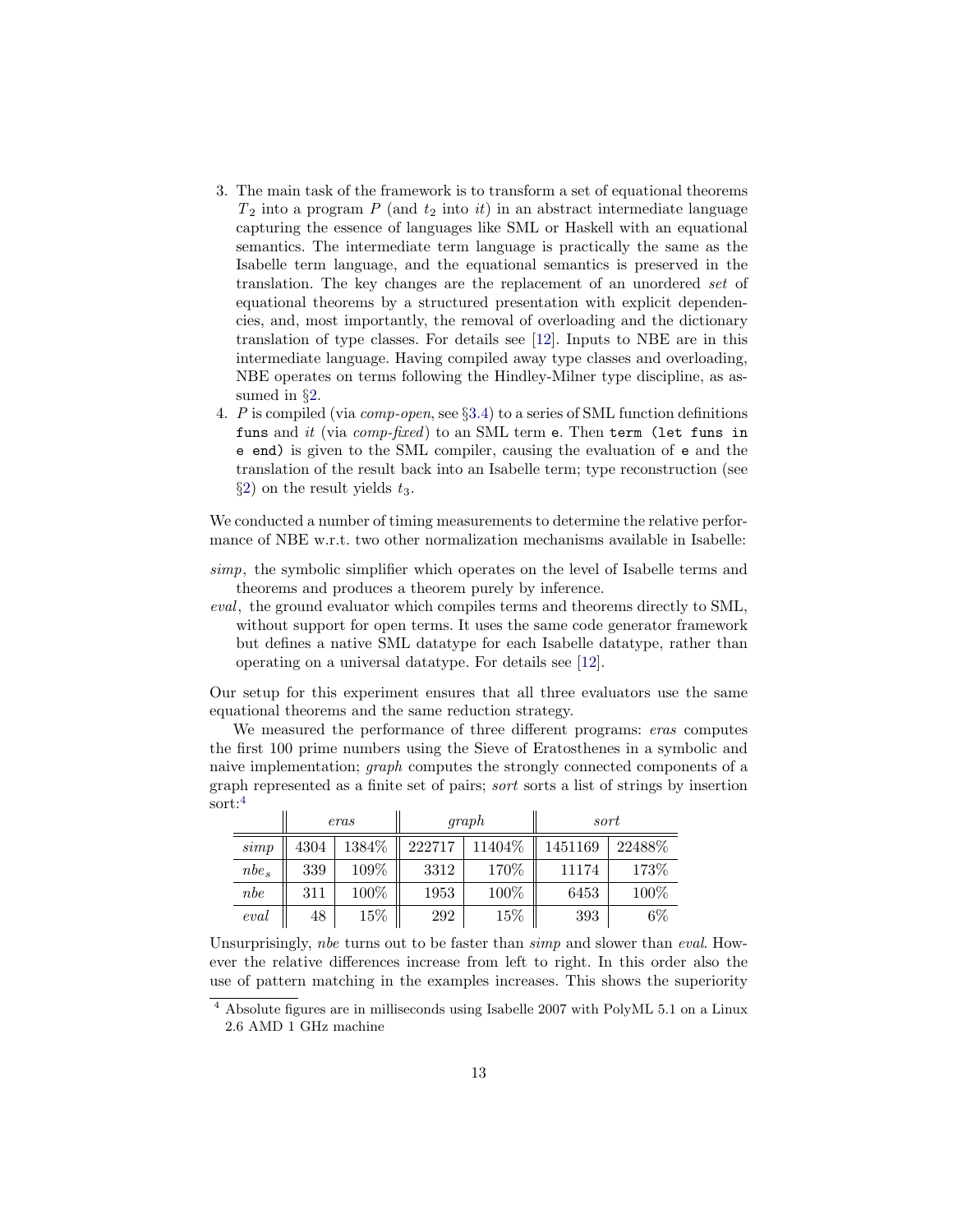of native pattern matching as exploited by eval over the pattern matching via strings in some universal datatype as required by nbe, which is in turn superior to pattern matching programmed in SML as in simp. This relevance of pattern matching motivated us to use integers (not strings) to identify constant names in patterns. Indeed, if we use an implementation using strings for constant names  $(nbe<sub>s</sub>)$ , there is a considerable loss of efficency.

There is a trade-off between performance and expressiveness. While *eval* is fast, it can evaluate only closed terms. Furthermore, if the result of eval is to be "read back" as an Isabelle term, it must only contain constructors and no function values. Finally, eval cannot cope with additional rewrite rules like associativity. With a comparably small performance penalty nbe can lift all these restrictions, while still outperforming the simplifier by 1–2 orders of magnitude.

# <span id="page-13-0"></span>5 Related Work

The work probably most closely related to ours is that of Berger, Eberl, and Schwichtenberg [\[3](#page-14-1)[,4\]](#page-15-9) who also integrated NBE into a proof assistant. However, their approach is based on a type-indexed semantics with constructors coinciding with those of the object language. Besides the administrative hassle, the commitment to a particular type system in the object language, and unneeded and unwanted  $\eta$ -expansions, the main disadvantage of this choice is that functions, like the append function in our example in  $\S$ [2,](#page-1-0) cannot serve the role as additional constructors. Note that in our example, this usage of an append constructor made it possible to effortlessly incorporate associativity into the definition of T\_append, with pattern matching directly inherited from the implementation language.

The unavailability of the shape of a semantical object, unless it is built from a canonical constructor of some ground type, made it necessary in the approach by Berger et al. to revert to the term representation. This led to the artificial (at least from a user's point of view) and somewhat obscure distinction between socalled "computational rules" and "proper rewrite rules" where only the former are handled by NBE. The latter are carried out at a symbolic level (using pattern matching on the term representation). This mixture of computations on the term representation and in the implementation language requires a continuous changing between both representations. In fact, one full evaluation and reification is performed for each single usage of a rewrite rule.

Following Aehlig and Joachimski [\[1\]](#page-14-0), our proof shows again that correctness of NBE is completely independent of any type system. In particular, no new version of NBE has to be invented each and every time it is applied to some term system with a different typing discipline. There simply is no need for logical relations in the proof.

Two other theorem proving systems provide specialized efficient normalisers for open  $\lambda$ -terms. Both of them are based on *abstract machines* and are therefore complementary to our compiled approach: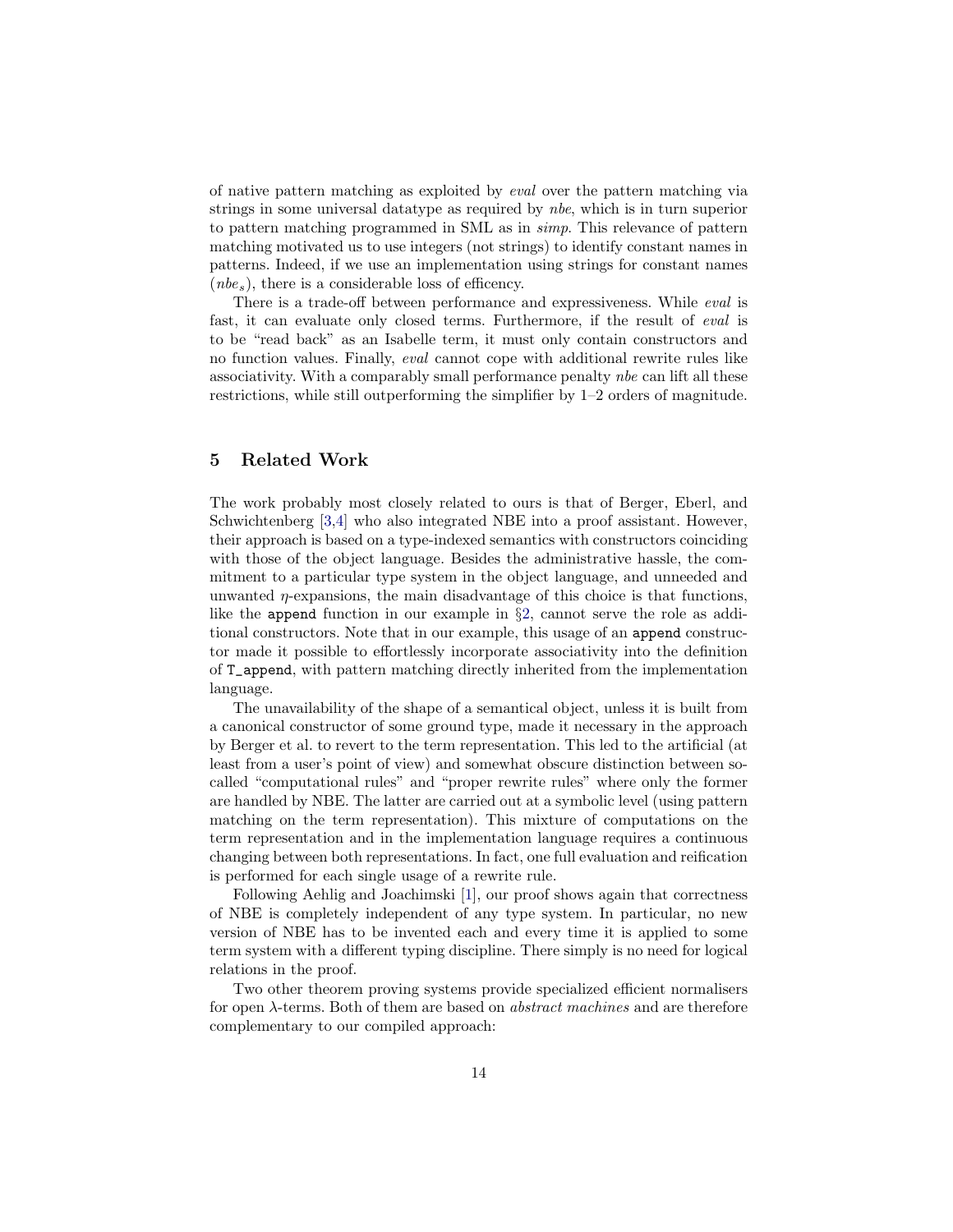- Barras [\[2\]](#page-14-2) extends the HOL [\[10\]](#page-15-10) system with an abstract reduction machine for efficient rewriting. It is as general as our approach and even goes through the inference kernel. For efficiency reasons HOL's term language was extended with explicit substitutions.
- $-$  Grégoire and Leroy [\[11\]](#page-15-11) present and verify a modification of the abstract machine underling OCaml. This modified abstract machine has become part of Coq's trusted proof kernel. The main difference is that they cannot deal with additional rewrite rules like associativity.

Compiled approaches to rewriting of first-order terms can also be found in other theorem provers, e.g. KIV [\[17\]](#page-15-12).

## 6 Future Work

A small extension of the formalization is the straightforward proof normality of the output (see §[2\)](#page-1-0). More interesting are extensions of the class of permitted rewrite rules:

- Currently the implementation inherits ML's restriction to left-linear rules. It can be lifted to allow repeated variables on the left-hand side roughly as follows: make all variables distinct on the left-hand side but check for equality on the right-hand side. The details are more involved.
- More adventurous generalizations include ordered rewriting (where a rewrite rule only fires if certain ordering constraints are met) and conditional rewriting. The former should be easy to add, the latter would require a nontrivial generalization of the underlying code generator framework.

It would also be interesting to model  $\lambda$ -terms by different means than de Bruijn indices. Particularly prominent is the nominal approach [\[16\]](#page-15-13) and its realisation by Urban [\[18\]](#page-15-14) in Isabelle. As about one third of our proofs are primarily concerned with de Bruijn indices, it would be an interesting comparison to redo the verification in the nominal setup. Our preference for de Bruijn terms is due to the fact that the current implementation of nominal data types in Isabelle does not support nested data types, where recursion is through some other data type like list, which occurs in our model of ML terms.

# References

- <span id="page-14-0"></span>1. Klaus Aehlig and Felix Joachimski. Operational aspects of untyped normalization by evaluation. Mathematical Structures in Computer Science, 14(4):587–611, August 2004.
- <span id="page-14-2"></span>2. Bruno Barras. Programming and computing in HOL. In M. Aagaard and J. Harrison, editors, Theorem Proving in Higher Order Logics (TPHOLs 2000), Lecture Notes in Computer Science, pages 17–37. Springer Verlag, 2000.
- <span id="page-14-1"></span>3. U. Berger, M. Eberl, and H. Schwichtenberg. Term rewriting for normalization by evaluation. Information and Computation, 183:19–42, 2003.